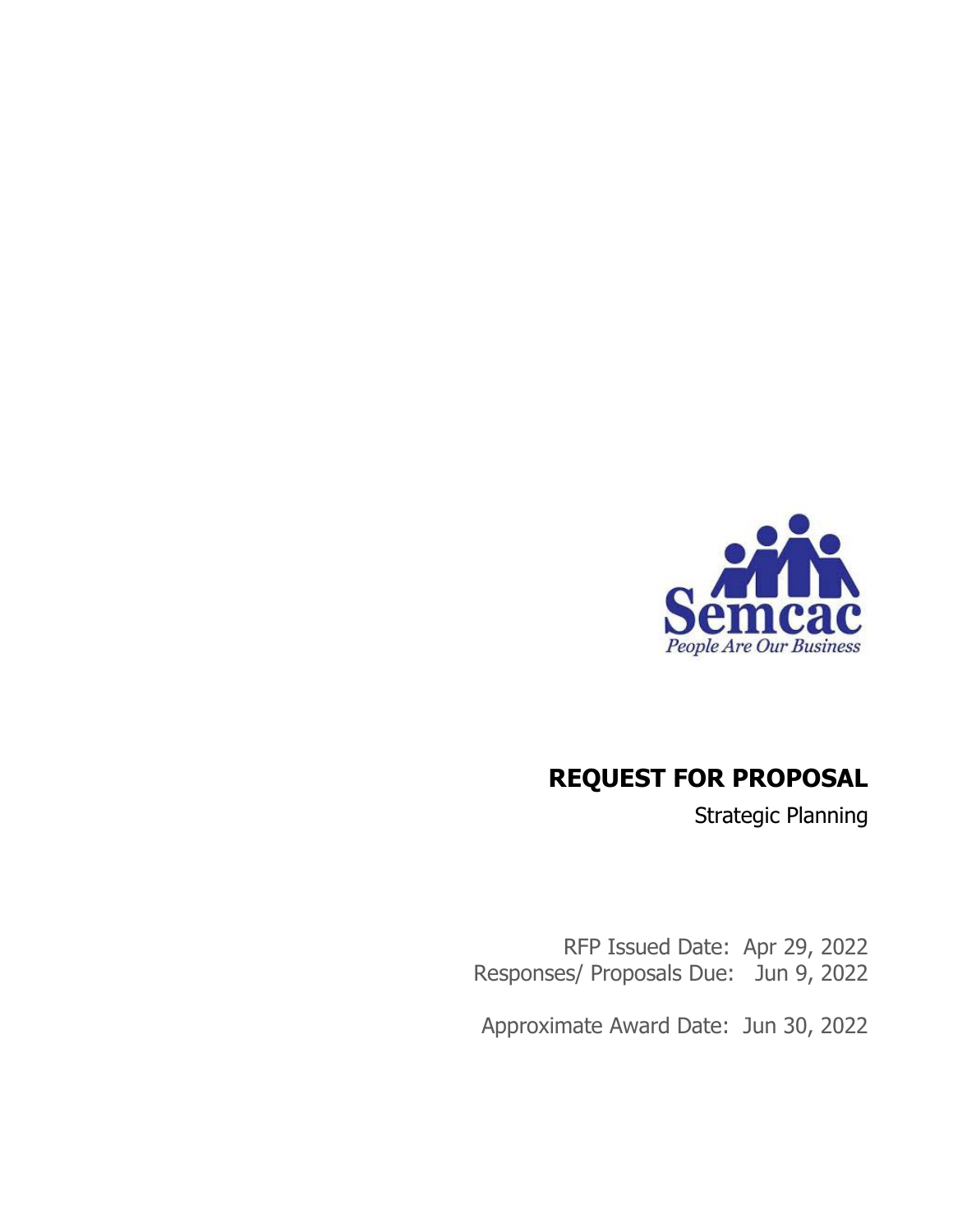# INTRODUCTION

Semcac, a nonprofit Community Action Agency (CAA), is seeking proposals from qualified parties for assistance in preparing, moderating and creating a Strategic Plan. The agency-wide Strategic Plan needs to follow the Community Service Block Grant (CSBG) Organizational Standards.

## Semcac's Mission & Vision

**Mission:** Empower and advocate for people to enhance their self-sufficiency by maximizing community resources.

**Vision:** Thriving individuals, families and communities leading a vibrant southeast Minnesota region.

# BACKGROUND

Semcac is a nonprofit 501c3 CAA established in 1966. CAAs were created under the Economic Opportunity Act of 1964 to fight America's War on Poverty. Today there are over 1,000 CAAs in the United States, with 24 being in the state of Minnesota. These agencies provide direct support for people who live in poverty to help them achieve self-reliance.

Semcac serves southeastern Minnesota counties including Dodge, Fillmore, Freeborn, Houston, Mower, Steele and Winona Counties and provides limited services in Rice, Goodhue, Wabasha, Waseca and Olmsted counties.

As a CAA, and recipient of CSBG funds, Semcac is required to prepare a Strategic Plan every five years and report on progress yearly to the governing board to ensure the agency's mission is moving forward. The last Strategic Plan was prepared in 2017.

## CSBG Organizational Standards - Regarding Strategic Planning

The CSBG Organizational Standards, issued in 2015, that address expectations of the agency's Strategic Plans are as follows:

6.1 The organization has an agency-wide strategic plan in place that has been approved by the governing board within the past 5 years.

6.5 The governing board has received an update(s) on progress meeting the goals of the strategic plan within the past 12 months.

## STRATEGIC PLAN PROJECT - SERVICES

Semcac is seeking responses to this Request for Proposal (RFP) in order to contract a party for assisting in formulating a Strategic Plan that aligns with the agency's mission and vision statements.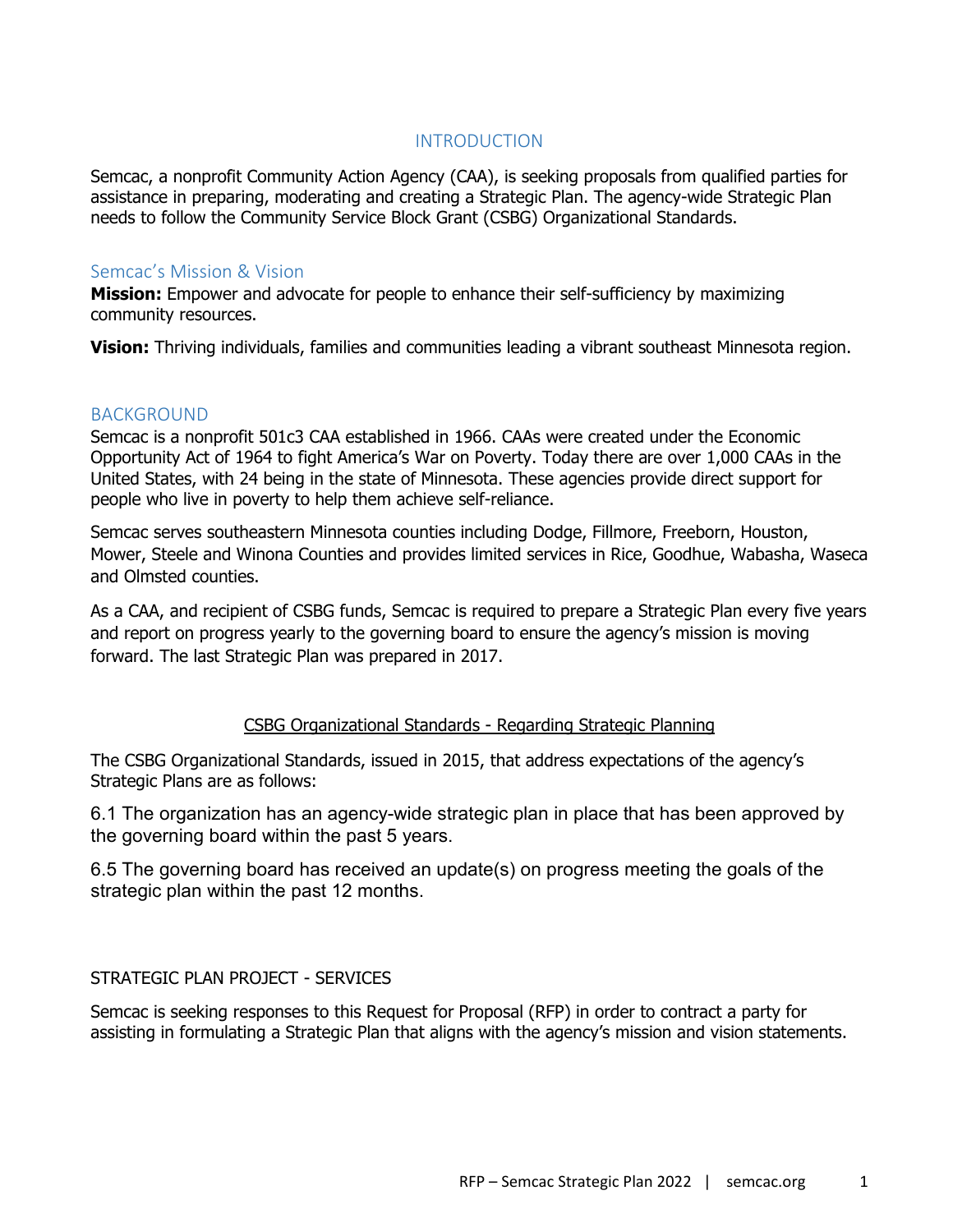# Scope of Work

- 1. Create and lead a Strategic Planning process, including facilitating staff (& board members') input via creative meetings, which result in a full plan that the agency can utilize for goals and objectives in the next five years. (Organizational Standard 6.1)
- 2. Work with the Planning and development Director and Executive Director at Semcac to ensure the process is comprehensive, inclusive and relevant. Submit an outline of your process with a loose timeline.
- 3. Work with staff to create a Strategic Plan that will have measureable, annual goals. (Organizational standard 6.5).
- 4. Create a final Strategic Plan, in publishable format, with all rights given to Semcac for its use as deemed appropriate.
- 5. Present a summary of the final Strategic Plan to the Semcac Board of Directors at a monthly board meeting, upon completion. (May be presented virtually.)

# Proposal Requirements

- 1. An intro page or letter explaining interest, summarizing relevant qualifications and experiences.
- 2. Provide the full name, address, and phone number of your main office and contact information. Include the email and direct phone number of the individual who is the primary contact for the RFP.
- 3. Describe experience- including working with Community Action Agencies and/or nonprofits preparing Strategic Plans. Provide/attach example(s) if possible.
- 4. Proposed cost of the service to include estimated incidental expenses.
- 5. Include a brief summary overview describing how you foresee administering this project successfully. Please include a brief project timeline.
- 6. Provide two professional references including Name, Address, Email, Phone #
- 7. Include any information that you think will enhance the RFP.

## Semcac Responsibilities

- 1. Work with the contracted party to ensure relevant, forward-thinking information and goals are included in the Strategic Plan.
- 2. Work with the contracted party to provide relevant information needed to help formulate the Strategic Plan in accordance with the agency's mission and vision statements.
- 3. Approve/Review the overall timeline of the project and provide feedback.
- 4. Provide Semcac logo for materials and related needs.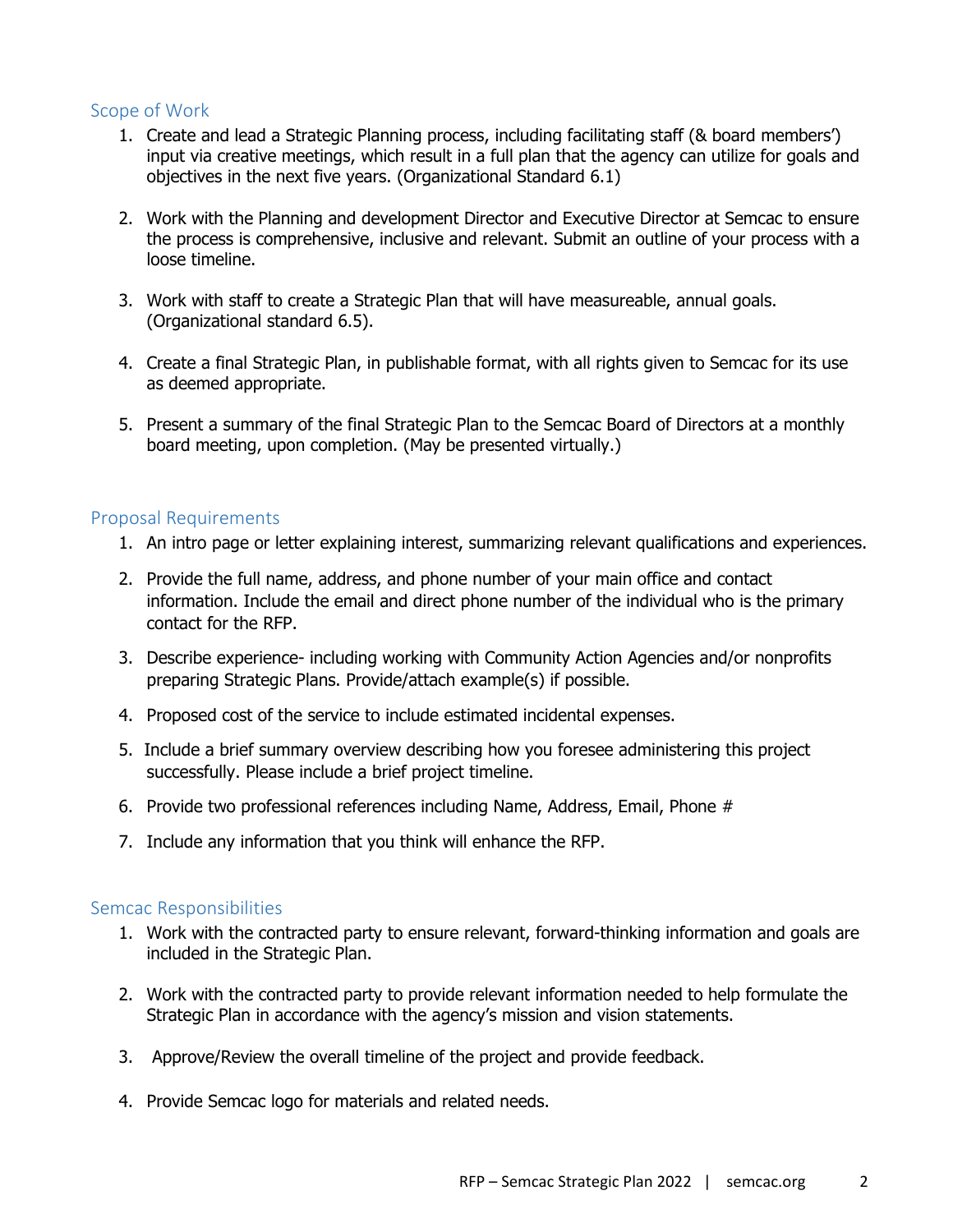- 5. Assist with communicating with leadership staff and board members, when appropriate.
- 6. Assist with encouraging participation from staff/board, in the creative process.
- 7. Reimbursement of the contracted party for expenses as outlined in the final contract. Timely payment of invoices received.

#### Payments

The payment schedule will be negotiated as part of the contract for services. Requests for payment shall be processed upon the receipt of invoices from contracted party. All invoices shall document the tasks completed and other billable expenses.

## Selection Process

The proposals submitted will be evaluated by an internal team utilizing the (100) point system indicated below. We anticipate that the selection will be completed within a month of receipt.

- 1. The capacity of contracted party to perform work in a timely manner. (15 points)
- 2. Ability to formulate a Strategic Plan with the agency's mission & vision statements in mind. Knowledge of Strategic Planning & Community Action, including examples. (20 points)
- 3. Experience moderating and facilitating meetings/groups effectively. (15 pts)
- 4. Strength of process/project summary. (30 pts)
- 5. Competitiveness of proposed cost. (15 points)
- 6. Other relevant strengths. (5 pts)

## How to Submit Proposals

**Please email proposal submissions. Send to** Cheryl at [Cheryl.boone-perez@semcac.org](mailto:Cheryl.boone-perez@semcac.org)

Submit proposals by 5:00pm on **Jun 9, 2022**

Direct questions regarding this RFP to Annette Theobald, Planning & Development Director at [annette.theobald@semcac.org](mailto:annette.theobald@semcac.org) | D: 507.298.4027 or Semcac Main Office: 507.864.7741

## Independent Contractor

It is expressly understood that all persons employed by Semcac in the performance of any work or services required or provided in the awarded contract is an independent contractor and shall not be considered employees of Semcac for any purposes whatsoever. Including, but not limited to, workers' compensation coverage, unemployment insurance benefits, social security coverage, or retirement membership or credit, or any such claims shall in no way be the obligation or responsibility of Semcac.

The successful responder must provide W9 tax documentation.